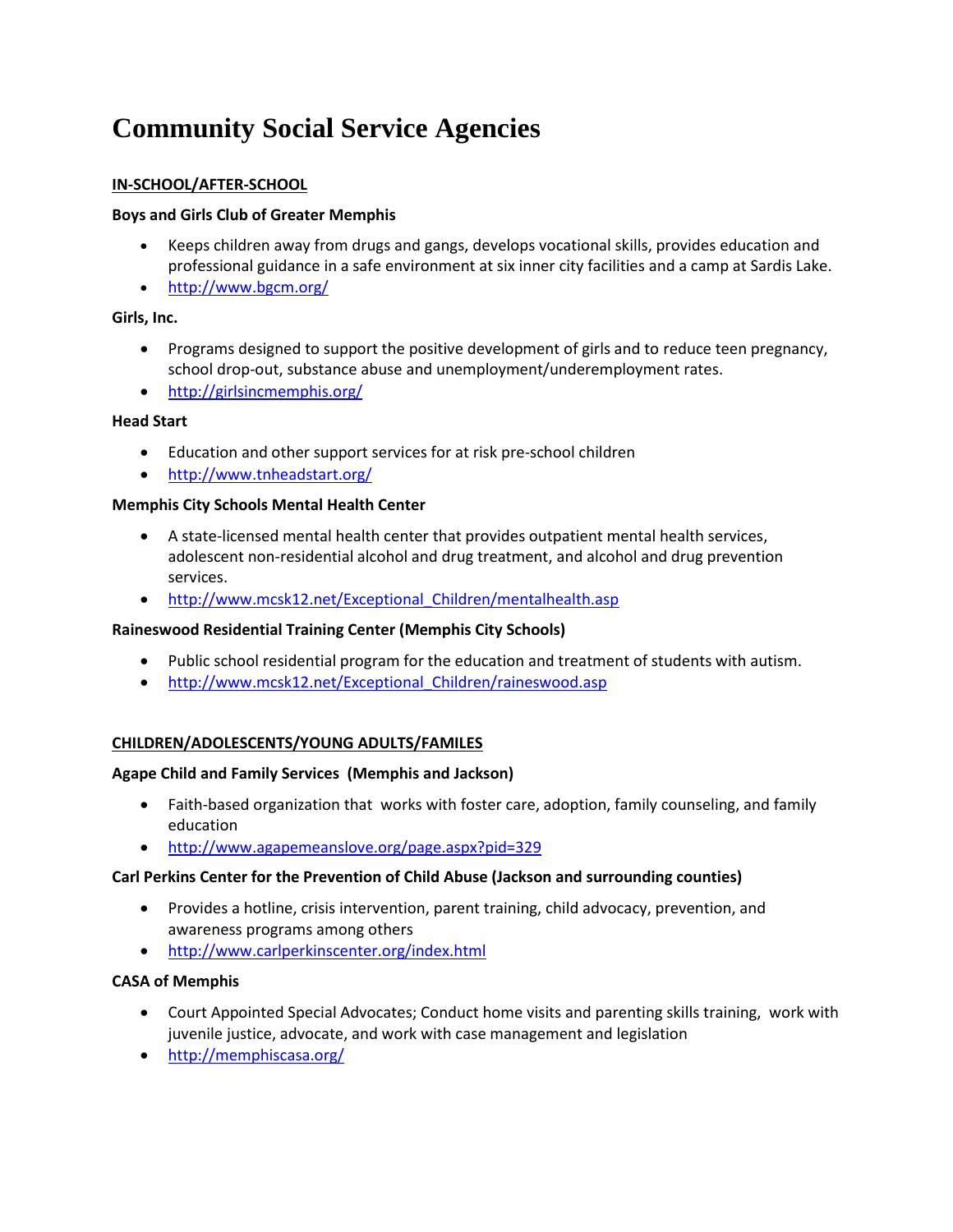#### **Comprehensive Counseling Network**

- Offers treatment and early intervention services to children at risk of emotional and behavioral problems, as well as support services to parents, teachers ,and other caregivers.
- <http://www.ccnmemphis.org/default.aspx>

#### **Department of Children's Services**

- Case management, child protective services, adoption and foster care services
- Shelby County Community Services Agency: Case management and support services for DCS clients—children and parents.
- <http://www.state.tn.us/youth/>

#### **Department of Human Services- Child Protective Services**

- Government agency providing mandates services to at risk children and youth in threat of harm.
- [www.tennessee.gov/youth/childsafety.htm](http://www.tennessee.gov/youth/childsafety.htm)

#### **The Exchange Club Family Center**

- Serves at risk families, families involved in child abuse, neglect, and domestic violence. Helps families through parenting education, adult/child counseling, and community outreach
- <http://www.exchangeclub.net/index.php>

#### **The Harwood Center**

- Provides support , education, and early intervention programs in home, community, and center-based settings for children with developmental delays, autism, and behavioral disorders.
- <http://harwoodcenter.org/>

#### **Hope House Day Care**

- Daycare and preschool for children impacted by HIV/AIDS **,** parent-training programs, play therapy, mentoring, life skills and GED courses, HIV/AIDS education, counseling and support groups, home visits, advocacy, and referrals
- <http://www.hopehousememphis.org/index.php>

## **Memphis Child Advocacy Center**

- Helps children who are victims of sexual and severe physical abuse with comprehensive services from a professional, multi-agency team focused on positive outcomes for children.
- <http://www.memphiscac.org/>

## **Memphis Recovery Center**

- Provides alcohol and drug addiction treatment to adults, adolescents, and their families, including residential treatment, group and individual counseling, aftercare treatment, etc.
- <http://www.memphisrecovery.com/default.asp>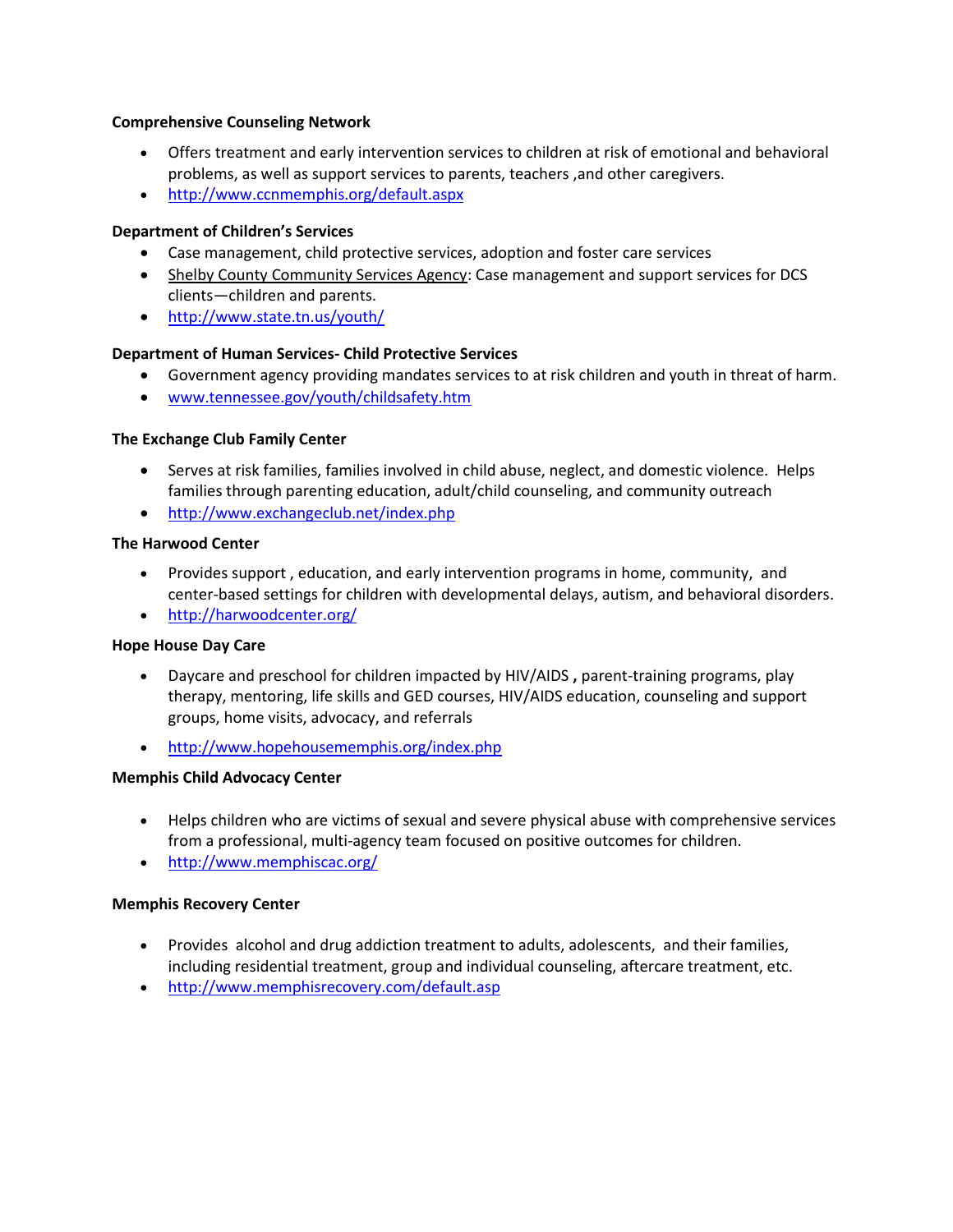## **Porter-Leath**

- Early childhood education, foster care, special needs adoption, residential services, child/adult food care and foster grandparent programs
- <http://www.porterleath.org/>

# **South Memphis Alliance**

- Services focus on helping youth transition out of foster care, supporting pregnant teens, and providing behavioral health education services focused on alcohol, drug and HIV/AIDS prevention for youth
- <http://www.southmemphisalliance.org/>

# **SRVS**

- Provides a wide array of services for adults and children with disabilities.
- <http://srvs.org/>

# **Tennessee Baptist Children's Home**

- Faith based organization that provides residential care for children from families in crisis.
- <http://www.tbch4kids.org/web/index.html>

# **Tennessee Voices for Children**

- Provides advocacy, training, support, referral, prevention, and early intervention services for children and their families
- <http://tnvoices.org/>

## **YMCA of Memphis and the Midsouth**

- Provides Head-Start, school-aged childcare, day camps, youth sports, fitness, recreation and swimming programs. Also offers character development, teen leadership, juvenile offender programs and a low-income male residence.
- <http://www.ymcamemphis.org/>

# **YWCA of Greater Memphis**

- Strengthens Mid-South families, empowers women and works to eliminate racism through Abused Women's Services, a decentralized before/after school program, a non-traditional skills training and empowerment program and a Three Star Head Start program.
- <http://www.memphisywca.org/>

# **Youth Dimensions, Inc.**

- Residential, mental health, substance abuse, and early intervention programs and treatments for teens
- [http://www.youthdimensions.com](http://www.youthdimensions.com/)

## **Youth Villages**

- Private non-profit organization dedicated to helping emotionally and behaviorally troubled children and their families live successfully. Provides in-home counseling services and residential treatment facilities.
- <http://www.youthvillages.org/>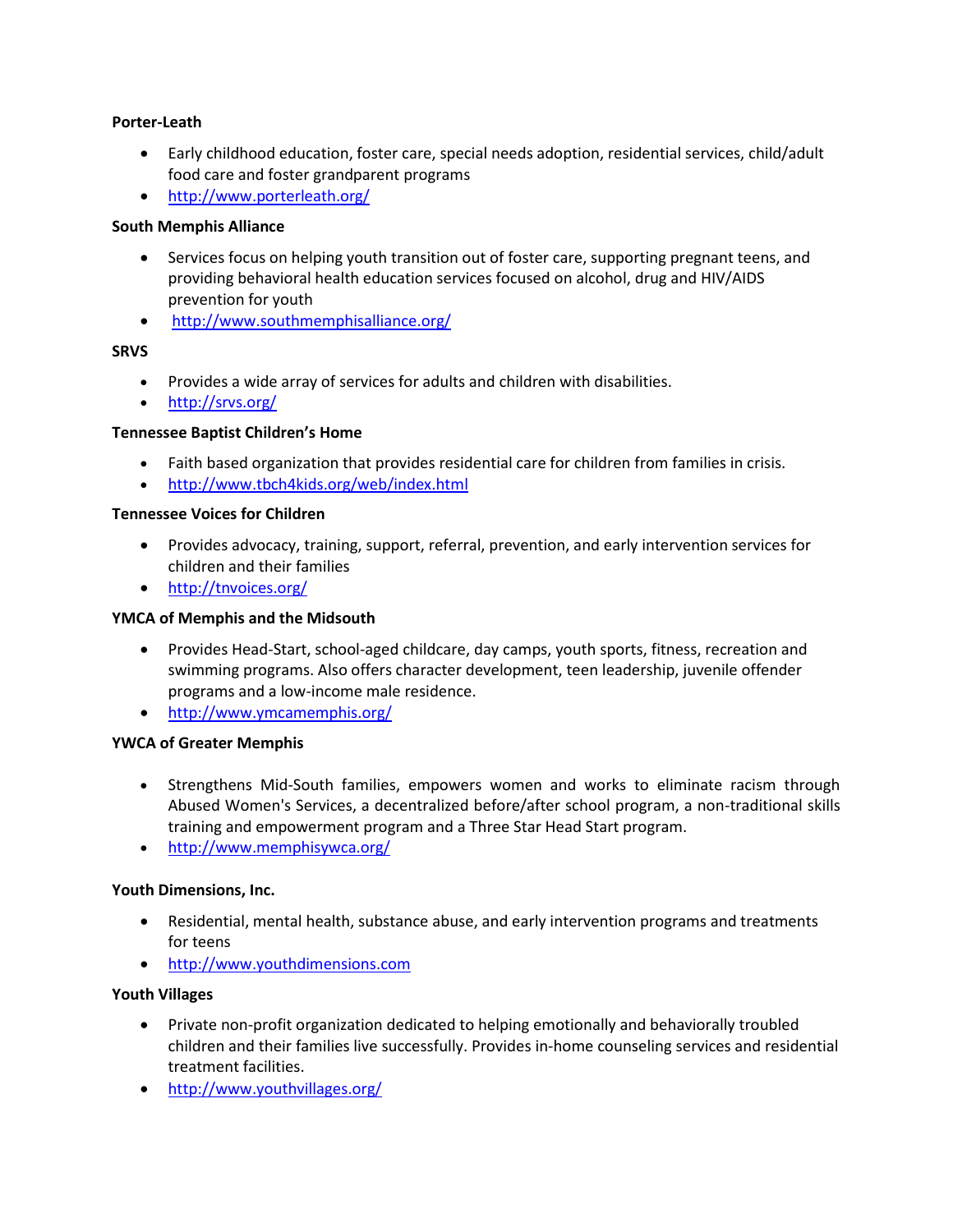## **ADULTS/FAMILIES**

#### **Alzheimer's Association Mid South Chapter – West TN Office (Memphis)**

- A nonprofit organization that promotes and provides quality education and training for the community and professionals, delivers accurate information and referrals to the community, provides support for patients, families, and caregivers, advocates for public policy and legislation that will improve supportive services for individuals with Alzheimer's disease and their caregivers, and encourages and supports research into the prevention, cause, improved diagnoses, therapy, and cure of Alzheimer's disease and related disorders. Core Services include Information and Referral, Care Consultation, Support Groups, Education and Safe Return.
- <http://www.alz.org/altn/index.asp>

#### **Associated Catholic Charities**

- Offers emergency assistance, child care, services to senior citizens, residential treatment programs for the homeless, refugee resettlement and immigration services. This umbrella-type agency also provides counseling, maternity and adoption services.
- <http://www.catholiccharitiesusa.org/>

#### **Case Management, Inc.**

- Mental health and case management for adults and children; 11 different programs targeted at different populations and addressing different mental health and social issues
- <http://www.cmiofmemphis.org/index.html>

#### **Correctional Alternatives, Inc.**

- Coordinates referrals throughout Tennessee for in-patient treatment needs or long term residential needs of offenders.
- <http://correctionalalternatives.org/home>

#### **Door of Hope**

- Homeless shelter that provides programs designed to help men begin to live a different life
- <http://door-of-hope-memphis.org/>

#### **Grace House of Memphis**

- Helps women overcome alcohol and drug problems through a residential treatment center
- <http://www.gracehousememphis.org/gracehouseofmemphisinc/>

#### **Harbor House- Drug and Alcohol Rehabilitation for Men**

- Residential treatment and continuing counseling and care for drug and alcohol dependent men.
- <http://www.harborhousememphis.org/>

#### **Health Connect America**

- Counseling services for at-rick children, adults, and families
- <http://healthconnectamerica.com/index.html>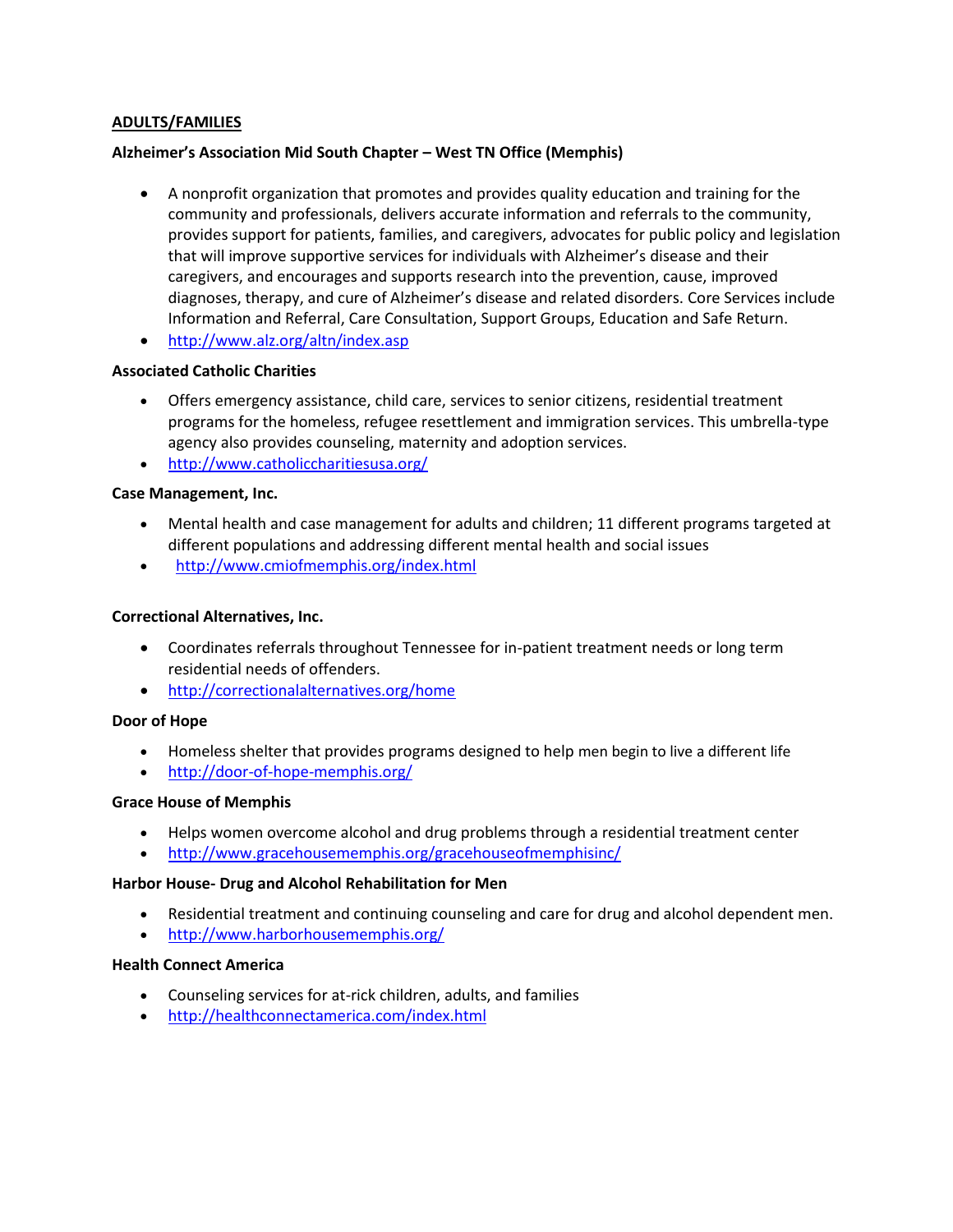## **Memphis Jewish Community Center**

- Provides social group work; leisure activities; health and physical education; individual, group and family counseling; day care; day camp; family life/informal education; cultural and social programming.
- <http://www.jccmemphis.org/>

## **Memphis Leadership Foundation**

- Provide services, programs, and aid for youth, children and families, community and economic development, affordable housing, and leadership development. Faith-based organization.
- <http://mlfonline.org/>

## **Memphis Police Department- Crisis Intervention Team**

- Unit of specially trained officers designated to respond to crisis calls involving mental illness. Officers train and work with mental health professionals.
- <http://www.memphispolice.org/crisis%20intervention.htm>

## **MIFA**

- Faith-based organization working to combat poverty through Meals on Wheels, senior assistance (transportation, handyman, companions, and advocates), emergency services, and teen mentoring.
- <http://www.mifa.org/>

## **Pathways of Tennessee (Jackson)**

- Provides comprehensive mental health services in 10 counties in West Tennessee.
- <http://www.wth.org/body.cfm?id=292>

## **Shelby County Drug Court**

- Provides Alcohol and Drug education and treatment, as well as individual and group therapy to criminal offenders ordered into their program by the Court. They also provide case management to all participants. Their participants stay in this program for at least 12 months.
- <http://shelbycountydrugcourt.org/>

## **Southwest Human Resources Agency (Jackson and surrounding counties)**

- Provides Head Start program, rural transportation assistance, homeless assistance, foster grandparents programs, among many others
- <http://swhra.org/>

## **St. John's Community Services**

- Nonprofit, community-based organization which supports children and adults with intellectual, developmental, physical and other disabilities. Includes residential, in-home, and employment services.
- <http://www.sjcs.org/>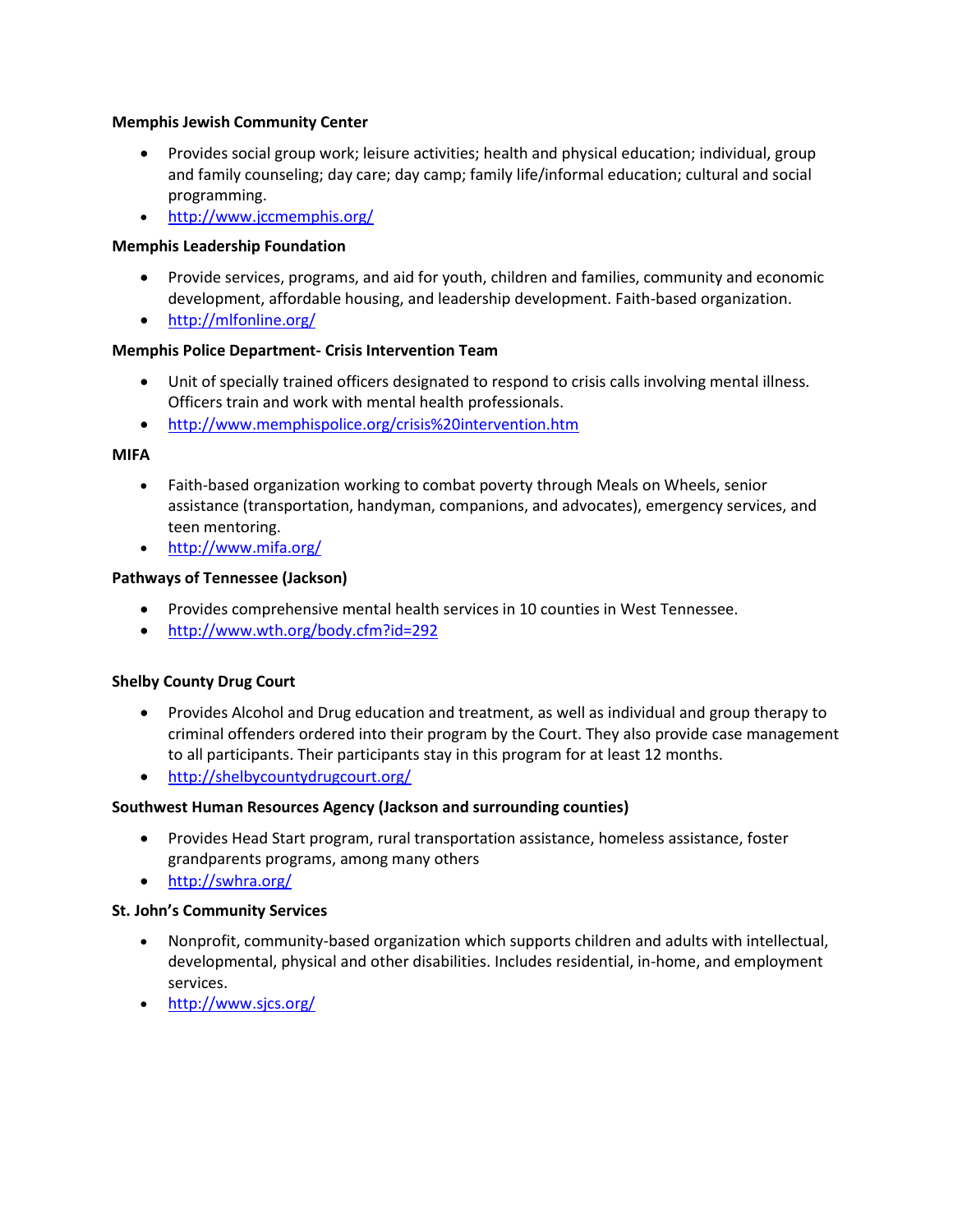## **Synergy Treatment Centers**

- Provides alcohol and drug abuse rehabilitation with a one-year residential program, DUI Treatment Services, outpatient family therapy and two-year transitional housing for treatment graduates.
- <http://www.synergytc.org/>

# **Women's Resource and Rape Assistance Program (Jackson and surrounding areas)**

- Provides services to sexual assault and domestic violence victims, including crisis hotline, individual counseling, shelter, advocacy, hospital and court accompaniment, education, and referrals.
- <http://www.wraptn.org/index.html>

# **SENIOR CITIZENS**

## **Aging Commission of the Midsouth**

- Provides a large number of services for seniors including, counseling, community centers, adult daycare, meals, transportation, legal assistance, and support groups
- <http://www.agingcommission.org/>

## **Attendant Care Services**

- Care Management and counseling services for seniors
- <http://www.kbcaa.com/index.html>

## **Memphis Jewish Home and Rehabilitation Center**

- Provides rehabilitation to attain and maintain individual independence for the elderly Intermediate care nursing home focused on patients with dementia and rehabilitation.
- <http://memphisjewishhome.org/>

## **Meritan**

- Offers innovative programs for people of all ages. Services include foster care, employment, inhome care, senior centers, mentoring, information and referral, case management, nursing home care and assistance for the blind.
- <http://meritan.org/>

## **MIFA**

- Faith-based organization working to combat poverty through Meals on Wheels, senior assistance (transportation, handyman, companions, and advocates), emergency services, and teen mentoring.
- <http://www.mifa.org/>

## **COMMUNITY OUTREACH AND EDUCATION**

## **Bridges**

- Works to build a community of leaders to advance racial, economic, educational and environmental justice through programs like Bridge Builders aimed at high school students
- <http://bridgesusa.org/>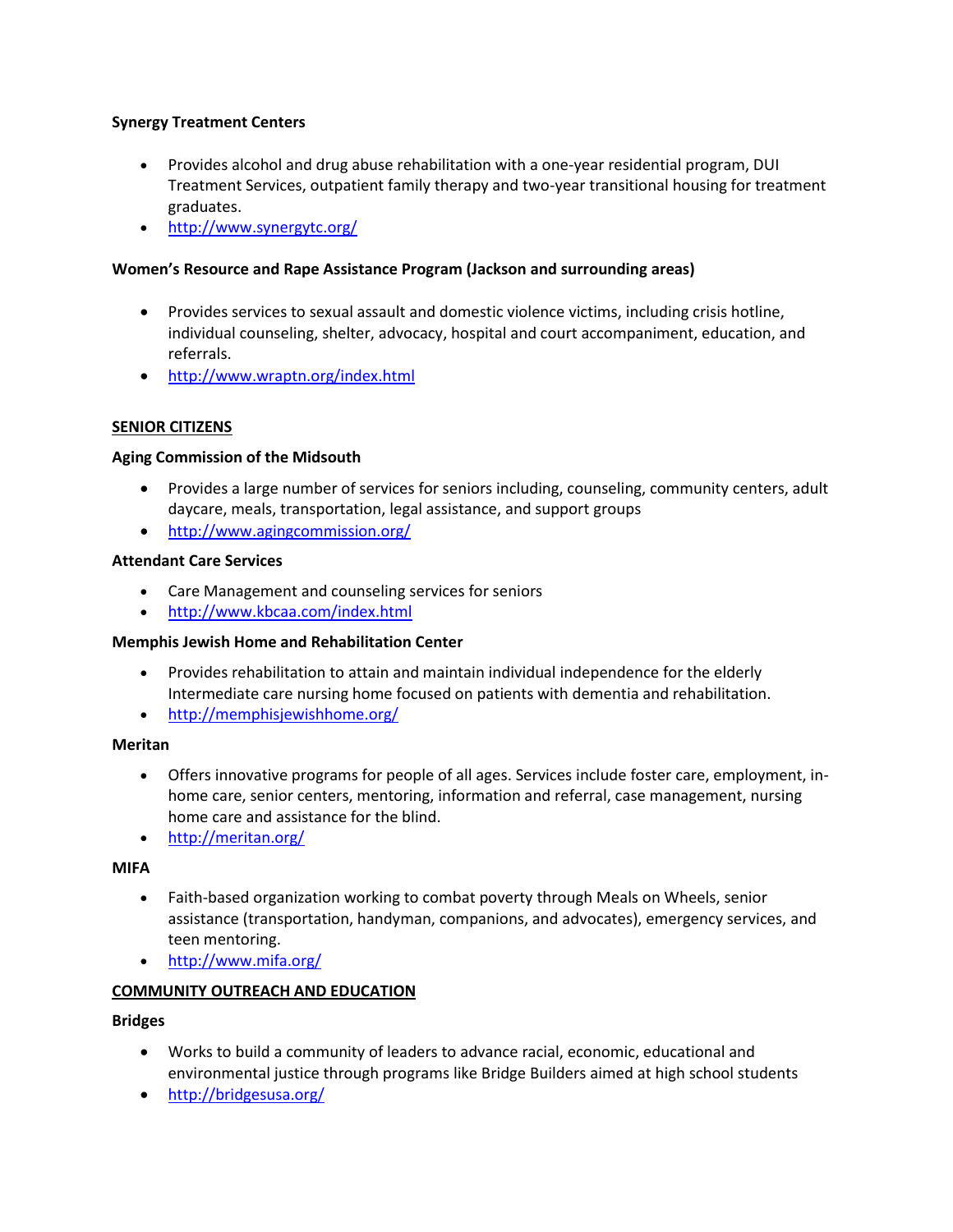# **Friends for Life**

- The mission of Friends For Life Corporation is to help persons affected by HIV/AIDS live well. Their comprehensive, client-centered approach includes education, housing, food, transportation and healthy life skills training.
- <http://www.friendsforlifecorp.org/>

## **Latino Memphis**

- Advocates for and promotes the advancement of the Latino community in Memphis and the Mid-South.
- <http://www.latinomemphis.org/>

## **March of Dimes**

- Education programs and community interventions to improve the health of babies by preventing birth defects, premature birth and infant mortality.
- <http://www.marchofdimes.com/tennessee/>

# **The Salvation Army**

- The Kroc Center: Large scale community center with educational, recreational, and religious programming
- <http://www.krocmemphis.org/>

## **South Memphis Alliance**

- Programs focus on youth in foster care, pregnant and parenting teens, behavioral health education, and community development, education, and growth crisis
- <http://www.smaweb.org/>

## **MEDICAL ENVIRONMENT**

## **ALSAC/St. Jude Children's Research Hospital**

- Social Work, School program for hospital-bound patients, Child Life, Rehabilitation Services
- [www.stjude.org](http://www.stjude.org/)

## **Baptist Memorial Hospital (multiple branches)**

- Assessment, discharge and post-hospital planning, palliative care
- [www.bmhcc.org/](http://www.bmhcc.org/)

## **LeBonheur Children's Hospital**

- Child and Family Support Services- Child Life, Social Workers, Hospital School Program, and Summer Camp for Kids
- **•** Palliative Care
- <http://www.lebonheur.org/>

## **Memphis Mental Health Institute**

- A state psychiatric hospital serving patients in Memphis and Shelby County
- <http://www.state.tn.us/mental/mhs/mhs2.html>